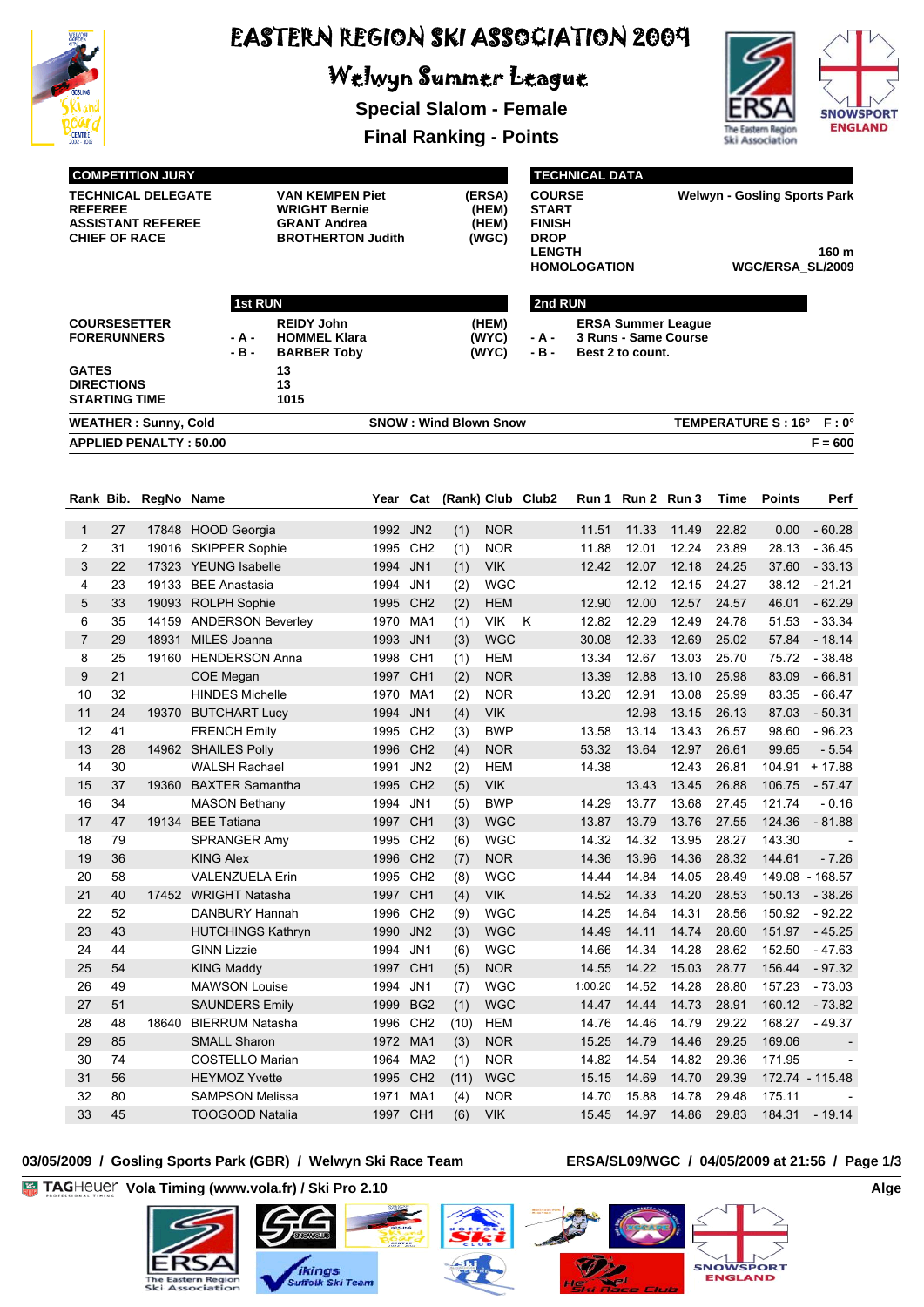## Welwyn Summer League

**Special Slalom - Female**

**Final Ranking - Points**

|    |        | Rank Bib. RegNo Name   |                           |          |                 | Year Cat (Rank) Club Club2 |            | Run 1 | Run 2 Run 3 |             | Time  | <b>Points</b> | Perf            |
|----|--------|------------------------|---------------------------|----------|-----------------|----------------------------|------------|-------|-------------|-------------|-------|---------------|-----------------|
| 34 | 42     |                        | <b>MILES Alison</b>       | 1996 CH2 |                 |                            | <b>WGC</b> | 16.01 | 15.26       | 14.91       | 30.17 | 193.25        | $-2.80$         |
| 35 | 82     |                        | <b>SNOW Elise</b>         | 1999     | BG <sub>2</sub> | (12)<br>(2)                | <b>WGC</b> |       | 16.06       | 14.25       | 30.31 | 196.93        |                 |
| 36 | 61     |                        | <b>MADDEN Helen</b>       | 1968     | MA <sub>2</sub> | (2)                        | <b>NOR</b> | 17.09 | 15.69       | 14.80       | 30.49 |               | 201.67 - 147.29 |
| 37 | 55     | 14631                  | <b>DRISCOLL Sheila</b>    | 1961     | MA <sub>2</sub> |                            | <b>HEM</b> | 15.39 | 15.49       | 15.29       | 30.68 | 206.66        | $-52.48$        |
| 38 | 53     | 19011                  | <b>KEYS Georgia</b>       | 2001     | BG1             | (3)<br>(1)                 | <b>HEM</b> | 15.73 | 15.30       | 16.09       | 31.03 | 215.86        | $-33.34$        |
| 39 | 86     |                        | <b>DUNCAN Ellie</b>       | 1996     | CH <sub>2</sub> | (13)                       | <b>HEM</b> |       | 16.20       | 15.08       | 31.28 | 222.44        |                 |
| 40 | 57     | 19498                  | LILLYWHITE Alex           | 1999     | BG <sub>2</sub> | (3)                        | <b>VIK</b> | 15.95 | 15.76       |             | 31.71 | 233.74        | $-70.66$        |
| 41 | 75     |                        | <b>FULHAM Laura</b>       | 1994     | JN1             | (8)                        | <b>WGC</b> | 17.28 | 16.64       | 16.33       | 32.97 | 266.87        |                 |
| 42 | 63     |                        | <b>DURANT Ella</b>        | 1997 CH1 |                 | (7)                        | <b>VIK</b> | 16.37 | 16.63       | 18.01       | 33.00 | 267.66        | $-95.83$        |
| 43 | 59     |                        | <b>SAUNDERS Katie</b>     | 2001     | BG1             | (2)                        | <b>WGC</b> | 16.56 | 16.62       | 16.46       | 33.02 | 268.19        | $-53.66$        |
| 44 | 68     | 19235                  | ROYAL Natasha             | 1999     | BG <sub>2</sub> | (4)                        | <b>VIK</b> | 16.86 | 17.41       | 16.77       | 33.63 |               | 284.22 - 140.94 |
| 45 | 60     |                        | <b>BOTY Carys</b>         | 1999     | BG <sub>2</sub> | (5)                        | <b>HEM</b> | 17.51 | 16.221      |             | 33.73 | 286.85        | - 56.92         |
| 46 | 81     |                        | <b>DURANT Antonia</b>     | 1999 BG2 |                 | (6)                        | <b>VIK</b> | 18.23 | 16.69       | 17.32       | 34.01 | 294.22        |                 |
| 47 | 88     |                        | 18793 O'NEILL Ella        | 1997 CH1 |                 | (8)                        | BAS BAS    | 19.67 | 16.86       | 17.29       | 34.15 | 297.90        |                 |
| 48 | 65     |                        | <b>BAXTER Phillipa</b>    | 1998     | CH <sub>1</sub> | (9)                        | <b>VIK</b> | 17.62 | 18.50       | 16.54       | 34.16 | 298.16        | $-77.67$        |
| 49 | 64     |                        | <b>DEBONNAIRE Lizzie</b>  | 2000     | BG <sub>2</sub> | (7)                        | <b>HEM</b> | 18.28 | 18.30       | 16.91       | 35.19 | 325.24        | - 49.90         |
| 50 | 62     |                        | ROYAL Michaela            | 1969     | MA <sub>2</sub> | (4)                        | <b>VIK</b> | 17.39 | 17.90       | 17.84       | 35.23 | 326.29        | $-25.79$        |
| 51 | 77     |                        | <b>PRITCHARD Ellie</b>    | 1998     | CH <sub>1</sub> | (10)                       | <b>HEM</b> | 18.71 | 18.22       | 17.20       | 35.42 | 331.29        |                 |
| 52 | 66     |                        | <b>CURTIS Marie</b>       | 1997 CH1 |                 | (11)                       | <b>HEM</b> | 18.42 | 18.41       | 18.20       | 36.61 | 362.58        | $-55.30$        |
| 53 | 67     |                        | <b>BRADLEY Lydia</b>      | 2000     | BG <sub>2</sub> | (8)                        | <b>HEM</b> | 19.02 | 18.38       | 18.58       | 36.96 | 371.78        | $-50.85$        |
| 54 | 71     |                        | <b>MORRELL India</b>      | 2001     | BG1             | (3)                        | <b>HEM</b> | 18.59 | 19.48       | 19.48       | 38.07 |               | 400.96 - 137.04 |
| 55 | 69     |                        | <b>MORRELL Helen</b>      | 1962 MA2 |                 | (5)                        | <b>HEM</b> | 19.45 | 19.21       | 19.22       | 38.43 | 410.43        | - 71.90         |
| 56 | $72\,$ |                        | <b>WARMINGTON Harriet</b> | 2002 BG1 |                 | (4)                        | <b>HEM</b> | 19.61 | 19.74       | 19.35       | 38.96 |               | 424.36 - 186.58 |
| 57 | 83     |                        | LUCK Jemma                | 2001     | BG1             | (5)                        | <b>NOR</b> | 19.49 | 19.71       |             | 39.20 | 430.67        |                 |
| 58 | 70     |                        | <b>FENLON Sarah</b>       | 1999 BG2 |                 | (9)                        | <b>HEM</b> | 19.92 | 20.03       | 19.34       | 39.26 | 432.25        | $-89.16$        |
| 59 | 73     |                        | <b>MILLS Rhiannon</b>     | 2002 BG1 |                 | (6)                        | <b>BWP</b> |       | 24.69       | 21.95       | 46.64 | 626.29        | $-95.38$        |
| 60 | 78     |                        | <b>OBLEIN Daisy</b>       | 2003 MIN |                 | (1)                        | <b>HEM</b> | 32.83 | 26.31       | 27.33       | 53.64 | 810.34        |                 |
| 61 | 84     |                        | <b>BARDETTI Sienna</b>    | 2002 BG1 |                 | (7)                        | <b>HEM</b> | 32.72 | 27.90       | 28.80       | 56.70 | 890.80        |                 |
|    |        |                        |                           |          |                 |                            |            |       |             |             |       |               |                 |
|    |        | <b>DNS - Run 1 (6)</b> |                           |          |                 |                            |            |       |             |             |       |               |                 |
|    | 26     |                        | 19194 GOLDSMITH Laura     | 1992 JN2 |                 |                            | <b>HEM</b> |       |             |             |       |               |                 |
|    | 38     |                        |                           |          |                 |                            |            |       |             |             |       |               |                 |
|    | 39     |                        | 14963 SHAILES Jessica     | 1995 CH2 |                 |                            | <b>NOR</b> |       |             |             |       |               |                 |
|    | 46     |                        | <b>SPANTON Jessica</b>    | 1997 CH1 |                 |                            | <b>NOR</b> |       |             |             |       |               |                 |
|    | 50     |                        | PETTITT Robyn             | 1991     | JN <sub>2</sub> |                            | <b>BWP</b> |       |             |             |       |               |                 |
|    | 76     |                        | <b>ELVINS Grace</b>       | 1999 BG2 |                 |                            | <b>HEM</b> |       |             |             |       |               |                 |
|    |        |                        |                           |          |                 |                            |            |       |             |             |       |               |                 |
|    |        | <b>DNF - Run 1 (3)</b> |                           |          |                 |                            |            |       |             |             |       |               |                 |
|    | 23     |                        | 19133 BEE Anastasia       | 1994 JN1 |                 |                            | <b>WGC</b> |       |             | 12.12 12.15 |       |               |                 |
|    | 24     |                        | 19370 BUTCHART Lucy       | 1994 JN1 |                 |                            | VIK        |       | 12.98       | 13.15       |       |               |                 |
|    | 37     |                        | 19360 BAXTER Samantha     | 1995 CH2 |                 |                            | <b>VIK</b> |       |             | 13.43 13.45 |       |               |                 |
|    |        |                        |                           |          |                 |                            |            |       |             |             |       |               |                 |
|    |        | <b>DSQ - Run 1 (4)</b> |                           |          |                 |                            |            |       |             |             |       |               |                 |
|    |        |                        |                           |          |                 |                            |            |       |             |             |       |               |                 |
|    | 73     |                        | <b>MILLS Rhiannon</b>     | 2002 BG1 |                 |                            | <b>BWP</b> |       |             | 24.69 21.95 |       |               |                 |
|    | 82     |                        | <b>SNOW Elise</b>         | 1999 BG2 |                 |                            | <b>WGC</b> |       |             | 16.06 14.25 |       |               |                 |
|    | 86     |                        | <b>DUNCAN Ellie</b>       | 1996 CH2 |                 |                            | <b>HEM</b> |       |             | 16.20 15.08 |       |               |                 |
|    | 87     |                        | <b>BARDETTI Romana</b>    | 2004 MIN |                 |                            | HEM        |       |             |             |       |               |                 |
|    |        | <b>DNS - Run 2 (6)</b> |                           |          |                 |                            |            |       |             |             |       |               |                 |
|    | 26     |                        | 19194 GOLDSMITH Laura     | 1992 JN2 |                 |                            | HEM        |       |             |             |       |               |                 |
|    | 38     |                        |                           |          |                 |                            |            |       |             |             |       |               |                 |
|    | 39     |                        | 14963 SHAILES Jessica     | 1995 CH2 |                 |                            | <b>NOR</b> |       |             |             |       |               |                 |
|    | 46     |                        | <b>SPANTON Jessica</b>    | 1997 CH1 |                 |                            | <b>NOR</b> |       |             |             |       |               |                 |
|    | 50     |                        | PETTITT Robyn             | 1991 JN2 |                 |                            | <b>BWP</b> |       |             |             |       |               |                 |
|    | 76     |                        | <b>ELVINS Grace</b>       | 1999 BG2 |                 |                            | <b>HEM</b> |       |             |             |       |               |                 |
|    |        |                        |                           |          |                 |                            |            |       |             |             |       |               |                 |

**03/05/2009 / Gosling Sports Park (GBR) / Welwyn Ski Race Team ERSA/SL09/WGC / 04/05/2009 at 21:56 / Page 2/3**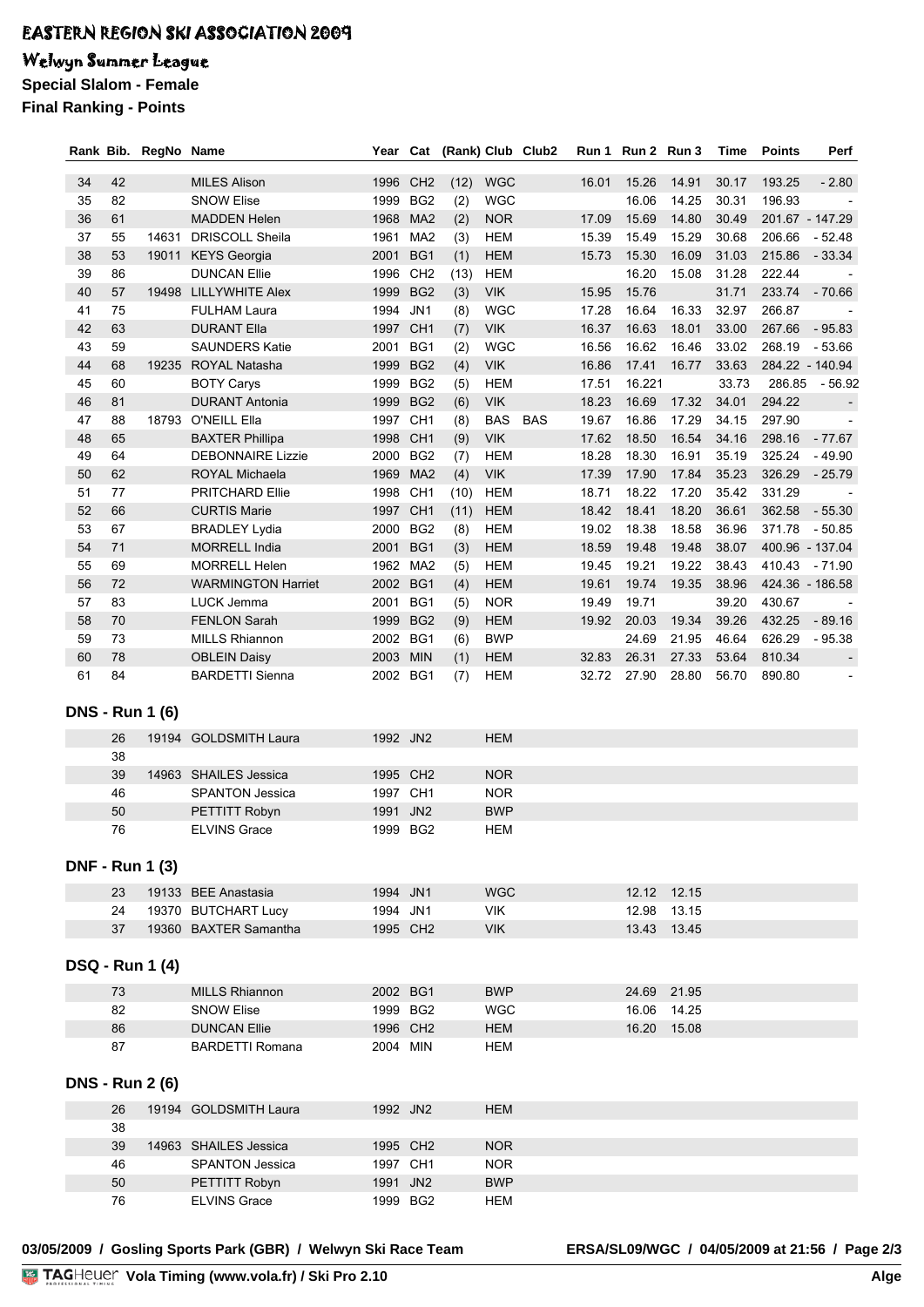### Welwyn Summer League

**Special Slalom - Female Final Ranking - Points**

| Rank Bib. RegNo Name   |                        |          |          | Year Cat (Rank) Club Club2 Run 1 Run 2 Run 3 Time Points |       |       |       |  | <b>Perf</b> |
|------------------------|------------------------|----------|----------|----------------------------------------------------------|-------|-------|-------|--|-------------|
| <b>DNF - Run 2 (1)</b> |                        |          |          |                                                          |       |       |       |  |             |
| 30                     | <b>WALSH Rachael</b>   | 1991 JN2 |          | <b>HEM</b>                                               | 14.38 |       | 12.43 |  |             |
| <b>DSQ - Run 2 (1)</b> |                        |          |          |                                                          |       |       |       |  |             |
| 87                     | <b>BARDETTI Romana</b> | 2004 MIN |          | <b>HEM</b>                                               |       |       |       |  |             |
| <b>DNS - Run 3 (2)</b> |                        |          |          |                                                          |       |       |       |  |             |
| 57                     | 19498 LILLYWHITE Alex  |          | 1999 BG2 | <b>VIK</b>                                               | 15.95 | 15.76 |       |  |             |
| 83                     | LUCK Jemma             | 2001 BG1 |          | <b>NOR</b>                                               | 19.49 | 19.71 |       |  |             |
| <b>DSQ - Run 3 (1)</b> |                        |          |          |                                                          |       |       |       |  |             |
| 87                     | <b>BARDETTI Romana</b> | 2004 MIN |          | <b>HEM</b>                                               |       |       |       |  |             |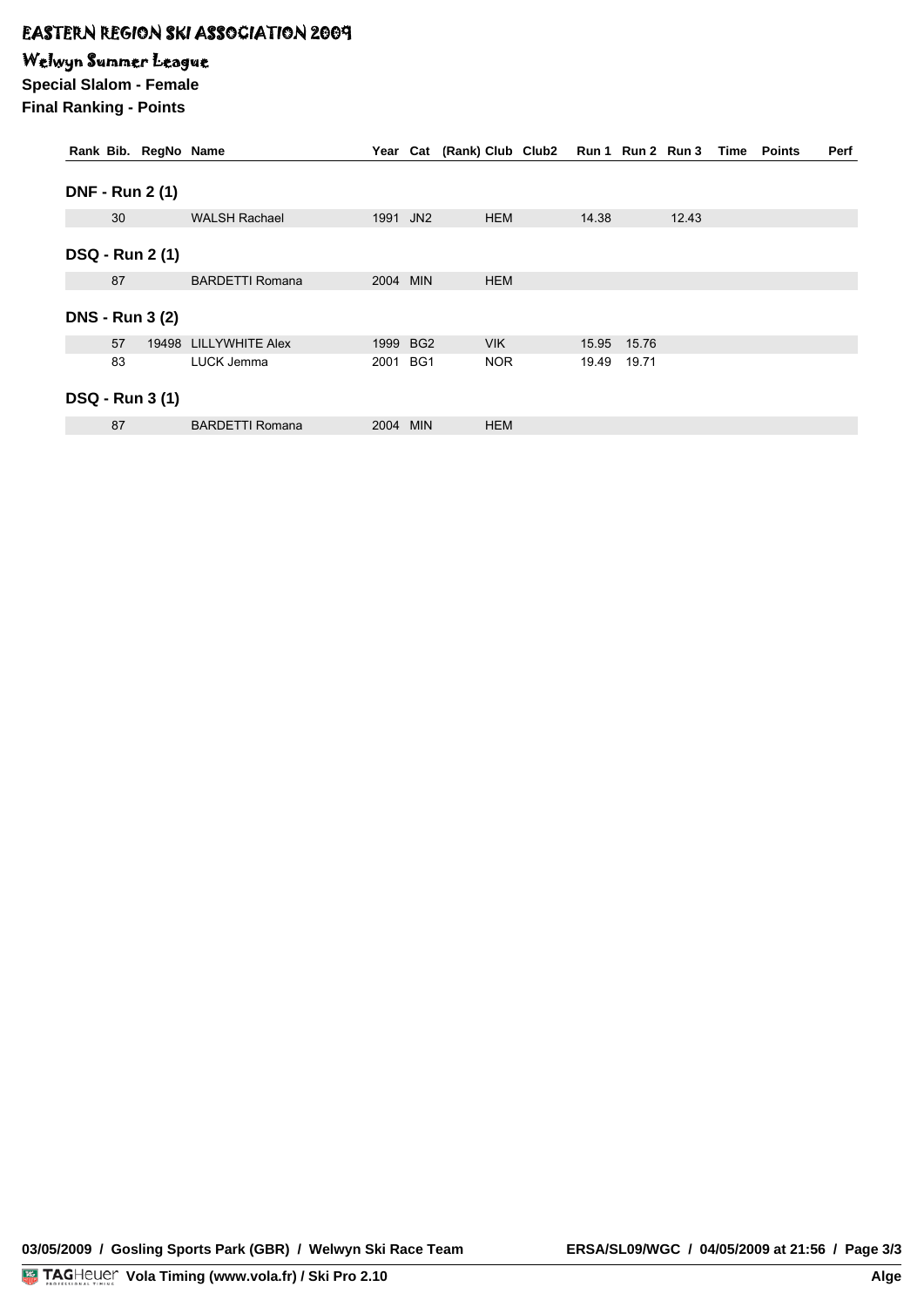

# Welwyn Summer League

**Special Slalom - Male Final Ranking - Points**





|                |                                    | <b>COMPETITION JURY</b>                               |                                             |                                                                                                   |                                   | <b>TECHNICAL DATA</b> |            |                                                                         |                   |         |                   |                                                                  |       |                            |                             |  |  |
|----------------|------------------------------------|-------------------------------------------------------|---------------------------------------------|---------------------------------------------------------------------------------------------------|-----------------------------------|-----------------------|------------|-------------------------------------------------------------------------|-------------------|---------|-------------------|------------------------------------------------------------------|-------|----------------------------|-----------------------------|--|--|
| <b>REFEREE</b> | <b>CHIEF OF RACE</b>               | <b>TECHNICAL DELEGATE</b><br><b>ASSISTANT REFEREE</b> |                                             | <b>VAN KEMPEN Piet</b><br><b>WRIGHT Bernie</b><br><b>GRANT Andrea</b><br><b>BROTHERTON Judith</b> | (ERSA)<br>(HEM)<br>(HEM)<br>(WGC) |                       |            | <b>COURSE</b><br>START<br><b>FINISH</b><br><b>DROP</b><br><b>LENGTH</b> | HOMOLOGATION      |         |                   | <b>Welwyn - Gosling Sports Park</b><br>160 m<br>WGC/ERSA_SL/2009 |       |                            |                             |  |  |
|                |                                    |                                                       |                                             |                                                                                                   |                                   |                       |            |                                                                         |                   |         |                   |                                                                  |       |                            |                             |  |  |
|                |                                    |                                                       | <b>1st RUN</b>                              |                                                                                                   |                                   |                       |            |                                                                         |                   | 2nd RUN |                   |                                                                  |       |                            |                             |  |  |
|                | <b>FORERUNNERS</b>                 | <b>COURSESETTER</b>                                   | - A -<br>- B -                              | <b>REIDY John</b><br><b>HOMMEL Klara</b><br><b>BARBER Toby</b>                                    | (HEM)<br>(WYC)<br>(WYC)           |                       |            |                                                                         | - A -<br>- B -    |         | Best 2 to count.  | <b>ERSA Summer League</b><br>3 Runs - Same Course                |       |                            |                             |  |  |
| <b>GATES</b>   | <b>DIRECTIONS</b><br>STARTING TIME |                                                       |                                             | 13<br>13<br>1015                                                                                  |                                   |                       |            |                                                                         |                   |         |                   |                                                                  |       |                            |                             |  |  |
|                | <b>WEATHER: Sunny, Cold</b>        |                                                       |                                             |                                                                                                   |                                   |                       |            | <b>SNOW: Wind Blown Snow</b>                                            |                   |         |                   |                                                                  |       | <b>TEMPERATURE S : 16°</b> | $F: 0^{\circ}$              |  |  |
|                |                                    | <b>APPLIED PENALTY: 27.35</b>                         |                                             |                                                                                                   |                                   |                       |            |                                                                         |                   |         |                   |                                                                  |       |                            | $F = 600$                   |  |  |
|                |                                    |                                                       |                                             |                                                                                                   |                                   |                       |            |                                                                         |                   |         |                   |                                                                  |       |                            |                             |  |  |
|                | Rank Bib.                          | RegNo Name                                            |                                             |                                                                                                   | Year                              | Cat                   |            |                                                                         | (Rank) Club Club2 |         | Run 1 Run 2 Run 3 |                                                                  | Time  | <b>Points</b>              | Perf                        |  |  |
| 1              | 10                                 |                                                       | 12797 CURTIS Daniel                         |                                                                                                   | 1991                              | JN <sub>2</sub>       | (1)        | <b>BWP CHT</b>                                                          |                   | 9.80    | 9.78              | 9.83                                                             | 19.58 | 0.00                       | $+12.59$                    |  |  |
| 2              | 3                                  |                                                       | 41481 FLAHIVE Gerard                        |                                                                                                   | 1992                              | JN <sub>2</sub>       | (2)        | <b>HEM SSP</b>                                                          |                   | 10.14   | 10.35             | 10.05                                                            | 20.19 | 18.69                      | $+9.11$                     |  |  |
| 3              | 2                                  |                                                       | 14740 BECKETT Simon                         |                                                                                                   | 1990                              | JN <sub>2</sub>       | (3)        | NOR SC                                                                  |                   | 10.03   | 10.62             | 10.25                                                            | 20.28 | 21.45                      | $+6.92$                     |  |  |
| 4              | $\mathbf{1}$                       | 14921                                                 | <b>HUGHES Toby</b>                          |                                                                                                   | 1992                              | JN <sub>2</sub>       | (4)        | <b>NOR</b>                                                              |                   | 10.55   | 10.86             | 10.51                                                            | 21.06 | 45.35                      | $-3.62$                     |  |  |
| 5              | 13                                 |                                                       | 14855 GRANT James                           |                                                                                                   | 1994                              | JN <sub>1</sub>       | (1)        | <b>HEM</b>                                                              |                   | 10.58   | 10.81             | 10.54                                                            | 21.12 | 47.19                      | $+11.74$                    |  |  |
| 6              | 8                                  |                                                       | 17015 ABELA Cory                            |                                                                                                   | 1993 JN1                          |                       | (2)        | <b>BWP</b>                                                              |                   | 10.64   | 10.91             | 10.66                                                            | 21.30 | 52.71                      | $+21.15$                    |  |  |
| $\overline{7}$ | 14                                 | 11667                                                 | <b>MCCARTHY Christopher</b>                 |                                                                                                   | 1986                              | <b>SEN</b>            | (1)        | HEM SC                                                                  |                   |         | 10.66             | 10.74                                                            | 21.40 |                            | $55.77 + 24.52$             |  |  |
| 8              | 6                                  |                                                       | 18992 UPTON Ben                             |                                                                                                   | 1994 JN1                          |                       | (3)        | WGC BSA                                                                 |                   | 10.68   | 11.25             | 10.85                                                            | 21.53 |                            | $59.75 + 16.60$             |  |  |
| 9              | 18                                 |                                                       | 14350 POTH Daniel                           |                                                                                                   | 1996                              | CH <sub>2</sub>       | (1)        | HEM SLP                                                                 |                   | 11.10   | 11.00             | 10.74                                                            | 21.74 | 66.19                      | $-9.10$                     |  |  |
| 10             | 30                                 |                                                       | 14856 GRANT Thomas                          |                                                                                                   |                                   | 1996 CH <sub>2</sub>  | (2)        | HEM                                                                     |                   | 11.13   | 10.76             | 11.10                                                            | 21.86 | 69.87                      | $-34.32$                    |  |  |
| 11             | 16                                 | 18629                                                 | <b>MOLLOY Daniel</b>                        |                                                                                                   | 1993 JN1                          |                       | (4)        | <b>NOR</b>                                                              |                   | 11.25   | 10.94             | 11.00                                                            | 21.94 |                            | $72.32 + 18.47$             |  |  |
| 12             | 9                                  |                                                       | 14575 POTH Robert                           |                                                                                                   | 1997                              | CH <sub>1</sub>       | (1)        | HEM SLP                                                                 |                   |         | 11.12             | 10.96                                                            | 22.08 |                            | $76.61 + 37.95$             |  |  |
| 13             | 11                                 |                                                       | 18757 LUCIE-SMITH Ross                      |                                                                                                   | 1993                              | JN1                   | (5)        | WGC BAS                                                                 |                   |         | 11.27             | 10.92                                                            | 22.19 |                            | $79.98 + 41.01$             |  |  |
| 14             | 24                                 |                                                       | <b>DARRELL Mathew</b>                       |                                                                                                   | 1992 JN2                          |                       | (5)        | <b>NOR</b>                                                              |                   | 11.13   | 11.28             | 11.19                                                            | 22.32 | 83.96                      | $-10.47$                    |  |  |
| 15             | 17                                 |                                                       | 18622 ABBOTT Alexander                      |                                                                                                   | 1989                              | <b>SEN</b>            | (2)        | <b>NOR</b>                                                              |                   | 11.23   | 11.52             | 11.10                                                            | 22.33 |                            | $84.27 + 29.88$             |  |  |
| 16             | 4                                  |                                                       | 14515 HOOD Andy                             |                                                                                                   | 1963                              | MA2                   | (1)        | <b>NOR</b>                                                              |                   | 11.27   | 11.56             | 11.07                                                            | 22.34 |                            | $84.58 + 42.68$             |  |  |
| 17             | 31                                 |                                                       | 18714 WAILES Andrew                         |                                                                                                   | 1993                              | JN1                   | (6)        | <b>VIK</b>                                                              |                   |         | 11.19             | 11.44                                                            | 22.63 | 93.46                      | - 14.29                     |  |  |
| 18<br>19       | 26<br>28                           |                                                       | 18683 BAXTER Jody                           |                                                                                                   | 1995 CH2                          |                       | (3)        | <b>NOR</b>                                                              |                   | 11.41   | 11.38             | 11.76  11.20  11.64  22.84                                       | 22.79 | 98.37<br>99.90             | $+0.11$                     |  |  |
| 20             | 21                                 |                                                       | 18813 WILLIAMS Marcus<br><b>MOLLOY Paul</b> |                                                                                                   | 1996 CH2<br>1971                  | MA1                   | (4)<br>(1) | <b>NOR</b><br><b>NOR</b>                                                |                   | 11.82   | 11.67             | 11.27                                                            | 22.94 |                            | $-0.57$<br>$102.96 + 21.89$ |  |  |
| 21             | 27                                 |                                                       | <b>REIDY Alexander</b>                      |                                                                                                   | 1994 JN1                          |                       | (7)        | <b>WGC</b>                                                              |                   | 11.60   | 11.48             | 11.97                                                            | 23.08 | 107.25                     | $+7.52$                     |  |  |
| 22             | 33                                 |                                                       | 17322 YEUNG Rory                            |                                                                                                   | 1991                              | JN <sub>2</sub>       | (6)        | VIK                                                                     |                   | 11.91   | 11.60             | 11.52                                                            | 23.12 | 108.48                     | $-16.80$                    |  |  |
| 23             | $\overline{7}$                     |                                                       | 17363 BROTHERTON Tom                        |                                                                                                   | 1991                              | JN <sub>2</sub>       | (7)        | <b>WGC</b>                                                              |                   |         | 11.63             | 11.53                                                            | 23.16 |                            | $109.70 + 62.67$            |  |  |
| 24             | 22                                 |                                                       | 13217 SHARP Anthony                         |                                                                                                   | 1968 MA2                          |                       | (2)        | <b>HEM</b>                                                              |                   | 11.59   | 11.68             | 11.90                                                            | 23.27 |                            | $113.07 + 31.78$            |  |  |
| 25             | 23                                 |                                                       | 14940 BECKETT David                         |                                                                                                   | 1960 MA2                          |                       | (3)        | <b>NOR</b>                                                              |                   | 12.01   | 12.04             | 11.42                                                            | 23.43 |                            | $117.98 + 23.56$            |  |  |
| 26             | 25                                 |                                                       | 6894 SHAILES Darryl                         |                                                                                                   | 1961                              | MA <sub>2</sub>       | (4)        | NOR SGB                                                                 |                   | 11.96   | 11.81             | 11.84                                                            | 23.65 |                            | $124.72 + 28.80$            |  |  |
| 27             | 19                                 |                                                       | 19564 WAYLING Lloyd                         |                                                                                                   | 1995 CH2                          |                       | (5)        | <b>NOR</b>                                                              |                   |         | 11.99             | 11.77                                                            | 23.76 |                            | $128.09 + 50.91$            |  |  |
| 28             | 29                                 | 14899                                                 | <b>MERCER Patrick</b>                       |                                                                                                   | 1995 CH2                          |                       | (6)        | NOR BSA                                                                 |                   | 12.51   | 12.01             | 11.80                                                            | 23.81 |                            | $129.62 + 28.68$            |  |  |
| 29             | 35                                 |                                                       | <b>WEBB Nick</b>                            |                                                                                                   | 1992 JN2                          |                       | (8)        | <b>BWP</b>                                                              |                   | 12.09   | 12.07             | 11.87                                                            | 23.94 | 133.61                     | $-0.88$                     |  |  |
| 30             | 57                                 |                                                       | <b>TROUNG Foo</b>                           |                                                                                                   | 1967 MA2                          |                       | (5)        | VIK                                                                     |                   | 12.99   | 12.18             | 12.00                                                            | 24.18 | 140.96                     | $-86.43$                    |  |  |
| 31             | 36                                 |                                                       | 19132 HUTCHINGS Michael                     |                                                                                                   | 1994 JN1                          |                       | (8)        | <b>WGC</b>                                                              |                   | 12.17   | 12.23             | 12.13                                                            | 24.30 | 144.64                     | $+3.70$                     |  |  |
| 32             | 32                                 |                                                       | 18716 CARROLL Tom                           |                                                                                                   | 1993 JN1                          |                       | (9)        | <b>HEM</b>                                                              |                   | 12.16   | 12.20             |                                                                  | 24.36 | 146.48                     | $+36.16$                    |  |  |
| 33             | 39                                 |                                                       | <b>WARRINGTON Ross</b>                      |                                                                                                   | 1995 CH2                          |                       | (7)        | <b>BWP</b>                                                              |                   | 12.51   | 12.67             | 11.91                                                            | 24.42 | 148.31                     | $+1.61$                     |  |  |

#### **03/05/2009 / Gosling Sports Park (GBR) / Welwyn Ski Race Team ERSA/SL09/WGC / 04/05/2009 at 21:54 / Page 1/4**

 $ski$ 

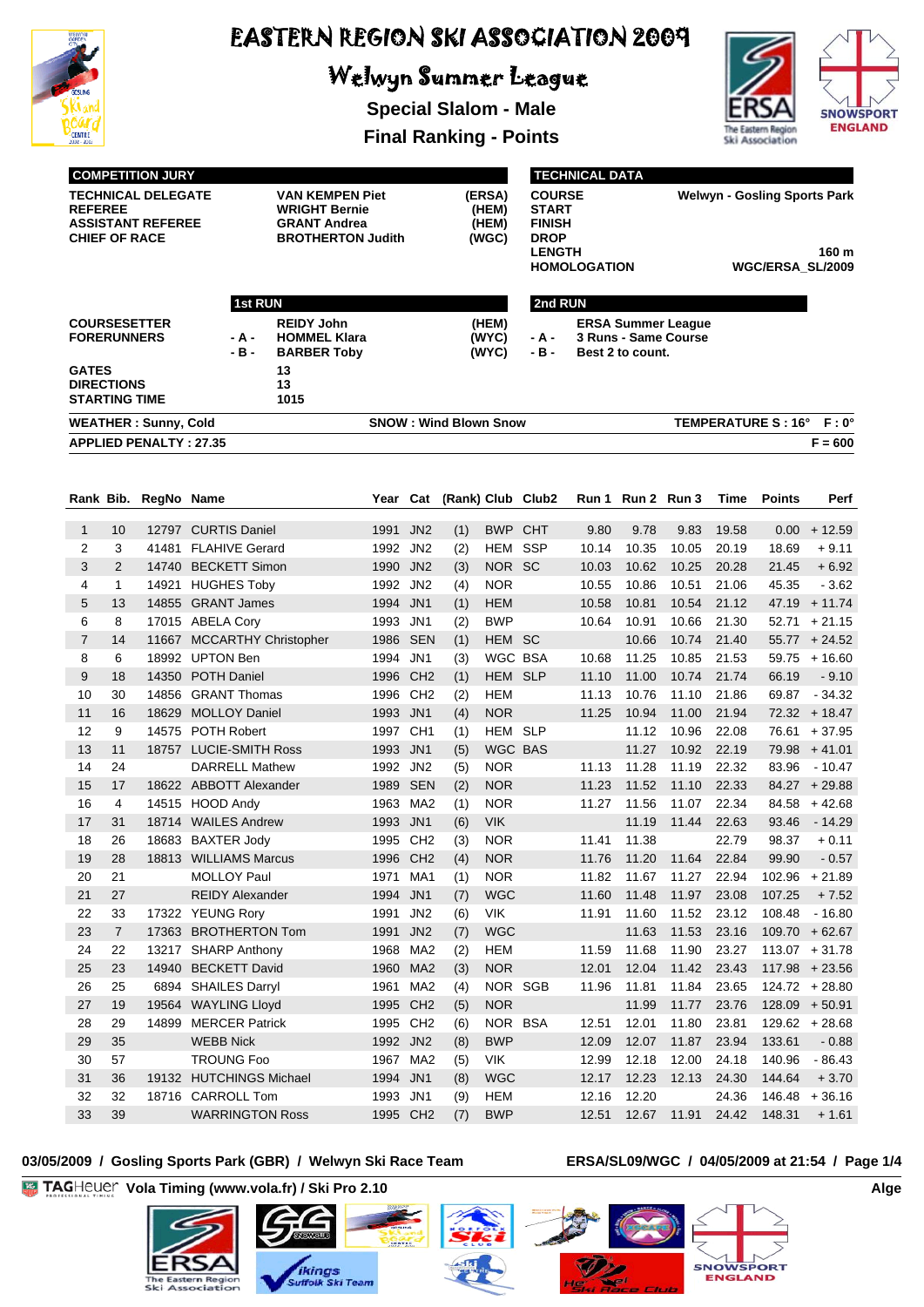### Welwyn Summer League

**Special Slalom - Male**

**Final Ranking - Points**

| Rank Bib. |     | RegNo Name |                             | Year     | Cat             |      |            | (Rank) Club Club2 |       | Run 1 Run 2 Run 3 |       | Time  | Points | Perf             |
|-----------|-----|------------|-----------------------------|----------|-----------------|------|------------|-------------------|-------|-------------------|-------|-------|--------|------------------|
| 34        | 40  | 19159      | <b>HENDERSON Tom</b>        | 1996     | CH <sub>2</sub> | (8)  | <b>HEM</b> |                   | 12.28 | 12.38             | 12.45 | 24.66 | 155.67 | $+8.78$          |
| 35        | 34  | 10372      | <b>ANDERSON Christopher</b> | 1959     | MA3             | (1)  | <b>VIK</b> | K                 | 12.83 | 12.67             | 12.17 | 24.84 | 161.18 | $+29.21$         |
| 36        | 41  |            | <b>TRICKER Paul</b>         | 1978     | MA <sub>1</sub> | (2)  | <b>NOR</b> |                   | 12.67 | 12.53             | 12.41 | 24.94 | 164.25 | $+13.20$         |
| 37        | 44  |            | <b>BLYTH Colin</b>          | 1956     | MA3             | (2)  | <b>NOR</b> |                   | 12.84 | 13.02             | 12.25 | 25.09 | 168.85 | $+10.90$         |
| 38        | 48  | 18661      | <b>WARMINGTON Richard</b>   | 1997     | CH <sub>1</sub> | (2)  | <b>HEM</b> |                   | 12.82 | 12.79             | 12.45 | 25.24 | 173.44 | $+2.73$          |
| 39        | 37  | 19135      | NORRIS John                 | 1961     | MA2             | (6)  | <b>VIK</b> |                   | 13.04 | 12.49             | 12.85 | 25.34 | 176.51 | $+34.71$         |
| 40        | 42  |            | <b>AIKENS Christopher</b>   | 1992     | JN <sub>2</sub> | (9)  | <b>HEM</b> |                   | 12.75 | 13.03             | 12.71 | 25.46 |        | $180.18 + 24.49$ |
| 41        | 38  |            | DE-WULF PETERS Oliver       | 1994     | JN <sub>1</sub> | (10) | <b>NOR</b> |                   |       | 12.39             | 13.12 | 25.51 |        | $181.72 + 35.78$ |
| 42        | 54  | 18467      | <b>WHITE Alex</b>           | 1997     | CH <sub>1</sub> | (3)  | <b>HEM</b> |                   | 12.70 | 13.06             | 12.84 | 25.54 | 182.64 | $-28.38$         |
| 43        | 85  |            | <b>GUYTON Ben</b>           | 1993     | JN <sub>1</sub> | (11) | <b>NOR</b> |                   | 13.13 | 12.55             | 13.28 | 25.68 | 186.93 |                  |
| 43        | 20  |            | <b>KING Clive</b>           | 1965     | MA <sub>2</sub> | (7)  | <b>NOR</b> |                   |       | 12.26             | 13.42 | 25.68 |        | 186.93 + 108.39  |
| 45        | 45  | 19005      | <b>NORRIS Kieran</b>        | 1995     | CH <sub>2</sub> | (9)  | <b>VIK</b> |                   | 14.05 | 12.64             | 13.12 | 25.76 | 189.38 | $+29.70$         |
| 46        | 47  |            | PENNING-LAMBERT Matthew     | 1996     | CH <sub>2</sub> | (10) | <b>HEM</b> |                   |       | 13.81             | 12.13 | 25.94 | 194.89 | $+30.53$         |
| 47        | 46  | 1080       | <b>SMITH Michael</b>        | 1941     | MA3             | (3)  | <b>BAS</b> | <b>BAS</b>        | 13.08 | 14.10             | 12.90 | 25.98 |        | $196.12 + 32.43$ |
| 48        | 51  |            | <b>REIDY Luca</b>           | 1996     | CH <sub>2</sub> | (11) | <b>WGC</b> |                   | 13.06 | 13.86             | 12.93 | 25.99 |        | $196.42 + 22.17$ |
| 49        | 53  |            | <b>LINCOLN Andrew</b>       | 1993     | JN <sub>1</sub> | (12) | <b>NOR</b> |                   | 13.31 | 12.89             | 13.20 | 26.09 | 199.49 | $-5.23$          |
| 50        | 52  |            | 18809 FENELEY William       | 1999     | BG <sub>2</sub> | (1)  | <b>NOR</b> |                   | 13.18 | 13.06             | 13.70 | 26.24 | 204.09 | $+1.26$          |
| 51        | 43  |            | 19342 HARRIS Alexander      | 1996     | CH <sub>2</sub> | (12) | <b>VIK</b> |                   |       | 13.52             | 12.80 | 26.32 |        | $206.54 + 50.09$ |
| 52        | 56  |            | 18810 FENELEY Luke          | 1997     | CH <sub>1</sub> | (4)  | <b>NOR</b> |                   | 13.46 | 14.01             | 13.14 | 26.60 | 215.12 | $-2.15$          |
| 53        | 50  |            | PENNING-LAMBERT Joshua      | 1998     | CH <sub>1</sub> | (5)  | <b>HEM</b> |                   | 13.35 | 13.52             | 13.33 | 26.68 |        | $217.57 + 43.47$ |
| 54        | 103 |            | 19317 MADDEN Alex           | 1998     | CH <sub>1</sub> | (6)  | <b>NOR</b> |                   |       | 13.40             | 13.56 | 26.96 | 226.15 | $+35.55$         |
| 55        | 61  |            | <b>PARSEY James</b>         | 1999     | BG <sub>2</sub> | (2)  | <b>WGC</b> |                   | 13.89 | 13.90             | 13.83 | 27.72 | 249.44 | $-9.97$          |
| 56        | 66  |            | <b>CHILDS Lewis</b>         | 1999     | BG <sub>2</sub> | (3)  | <b>WGC</b> |                   | 14.08 | 13.91             | 13.86 | 27.77 | 250.97 | $-41.03$         |
| 57        | 71  |            | <b>PARSEY Michael</b>       | 1997     | CH <sub>1</sub> | (7)  | <b>WGC</b> |                   |       | 13.75             | 14.20 | 27.95 | 256.49 | $-71.59$         |
| 58        | 55  | 17977      | <b>SCHOFIELD Connor</b>     | 1997     | CH <sub>1</sub> | (8)  | <b>HEM</b> |                   | 14.36 | 13.84             | 14.15 | 27.99 | 257.71 | $+44.88$         |
| 59        | 58  |            | <b>BOTY Harry</b>           | 1997     | CH <sub>1</sub> | (9)  | <b>HEM</b> |                   | 14.45 | 14.06             |       | 28.51 | 273.65 | $+32.40$         |
| 60        | 67  |            | <b>THATCHER Thomas</b>      | 1996     | CH <sub>2</sub> | (13) | <b>WGC</b> |                   | 14.60 | 13.99             |       | 28.59 | 276.10 | $-18.12$         |
| 61        | 63  |            | <b>WILSON Geoffrey</b>      | 1996     | CH <sub>2</sub> | (14) | <b>VIK</b> |                   | 14.34 |                   | 14.55 | 28.89 | 285.29 | $+3.39$          |
| 62        | 62  |            | <b>WALL Jake</b>            | 1993     | JN <sub>1</sub> | (13) | <b>VIK</b> |                   | 14.79 | 14.44             | 14.47 | 28.91 | 285.90 | $+26.07$         |
| 63        | 59  | 19131      | <b>JUDD Michael</b>         | 1998     | CH <sub>1</sub> | (10) | <b>WGC</b> |                   | 14.67 | 15.00             | 14.49 | 29.16 | 293.56 | + 41.58          |
| 64        | 69  |            | <b>POWELL Daniel</b>        | 1996     | CH <sub>2</sub> | (15) | <b>VIK</b> |                   | 14.62 | 14.56             | 14.66 | 29.18 | 294.18 | $-16.73$         |
| 65        | 72  |            | <b>LUCK Ben</b>             | 1998     | CH <sub>1</sub> | (11) | <b>NOR</b> |                   | 14.85 |                   | 14.72 | 29.57 | 306.13 | $-22.32$         |
| 66        | 77  |            | <b>FINCH Stuart</b>         | 1995     | CH <sub>2</sub> | (16) | <b>NOR</b> |                   | 15.70 | 15.10             | 14.54 | 29.64 |        | 308.27 - 134.98  |
| 67        | 101 |            | <b>DOWDEN Mason</b>         | 1997     | CH <sub>1</sub> | (12) | <b>VIK</b> |                   | 15.69 | 15.06             | 15.09 | 30.15 | 323.90 |                  |
| 67        | 76  |            | <b>FENLON David</b>         | 1996     | CH <sub>2</sub> | (17) | <b>HEM</b> |                   | 15.13 | 15.02             | 15.20 | 30.15 | 323.90 | $-96.17$         |
| 69        | 75  |            | <b>CUTHBERT Darryl</b>      | 1996 CH2 |                 | (18) | <b>VIK</b> |                   | 15.69 | 15.75             | 15.54 | 31.23 | 357.00 | $-60.44$         |
| 70        | 64  |            | COOPER Ron                  | 1946     | MA3             | (4)  | <b>BWP</b> |                   | 15.86 | 15.51             | 15.76 | 31.27 |        | $358.22 + 75.05$ |
| 71        | 70  |            | <b>GRAINGER Christopher</b> | 1999     | BG <sub>2</sub> | (4)  | <b>VIK</b> |                   | 15.91 | 15.79             | 15.49 | 31.28 |        | $358.53 + 35.21$ |
| 72        | 99  |            | <b>LALLY Cameron</b>        | 1996 CH2 |                 | (19) | <b>VIK</b> |                   | 16.55 | 15.86             | 15.46 | 31.32 | 359.75 |                  |
| 73        | 93  |            | LUCK John                   | 1962 MA2 |                 | (8)  | <b>NOR</b> |                   | 16.47 | 15.86             | 15.47 | 31.33 | 360.06 |                  |
| 74        | 68  |            | 18860 WARMINGTON Nicholas   | 1957 MA3 |                 | (5)  | <b>HEM</b> |                   | 16.69 | 15.96             | 15.58 | 31.54 |        | $366.50 + 63.33$ |
| 75        | 65  |            | 1134 COOPER Douglas         | 1951     | MA3             | (6)  | BWP CHT    |                   | 16.33 | 15.92             | 15.69 | 31.61 |        | $368.64 + 80.96$ |
| 76        | 88  |            | <b>TROUNG Aaron</b>         | 2001     | BG1             | (1)  | <b>BWP</b> |                   | 16.89 | 16.26             | 15.81 | 32.07 | 382.74 |                  |
| 77        | 92  |            | PICKERING Christopher       | 1995 CH2 |                 | (20) | <b>HEM</b> |                   | 15.71 | 51.83             | 16.45 | 32.16 | 385.50 |                  |
| 78        | 96  |            | <b>BRESKEL Bailey</b>       | 1998 CH1 |                 | (13) | <b>WGC</b> |                   | 17.61 | 16.25             | 16.42 | 32.67 | 401.12 |                  |
| 79        | 74  |            | <b>BARDETTI Gianluca</b>    | 1999 BG2 |                 | (5)  | <b>HEM</b> |                   | 17.04 | 16.73             | 16.06 | 32.79 |        | $404.80 + 52.76$ |
| 80        | 95  |            | <b>BINGHAM Jonathan</b>     | 1999     | BG <sub>2</sub> | (6)  | <b>BWP</b> |                   | 18.77 | 16.64             | 16.62 | 33.26 | 419.20 |                  |
| 81        | 73  |            | <b>GODDARD Tom</b>          | 1996     | CH <sub>2</sub> | (21) | <b>VIK</b> |                   | 17.27 | 16.91             | 16.40 | 33.31 |        | $420.74 + 90.53$ |
| 82        | 100 |            | RINALDI-JONES Alex          | 1999     | BG <sub>2</sub> | (7)  | <b>BAS</b> |                   | 17.45 | 16.66             | 16.66 | 33.32 | 421.04 |                  |
| 83        | 97  |            | <b>DALEY Dominic</b>        | 1999     | BG <sub>2</sub> | (8)  | <b>WGC</b> |                   | 17.23 | 16.42             |       | 33.65 | 431.15 |                  |
| 84        | 81  |            | <b>BARDETTI Marco</b>       | 1973     | MA1             | (3)  | <b>HEM</b> |                   | 16.88 | 16.84             |       | 33.72 |        | 433.30 - 106.83  |
| 85        | 90  |            | <b>DURANT Jum</b>           | 1967     | MA2             | (9)  | VIK        |                   | 16.82 |                   | 17.05 | 33.87 | 437.90 |                  |
| 86        | 80  |            | <b>MILLS Sean</b>           | 1999     | BG <sub>2</sub> | (9)  | <b>BWP</b> |                   | 17.42 | 17.48             | 17.23 | 34.65 | 461.80 | $-9.44$          |
| 87        | 78  |            | <b>KING Patrick</b>         | 2001     | BG1             | (2)  | <b>NOR</b> |                   | 17.53 | 19.86             | 17.63 | 35.16 |        | $477.43 + 17.72$ |
| 88        | 94  |            | <b>CARUANA Kieran</b>       | 2000 BG2 |                 | (10) | <b>VIK</b> |                   | 18.66 | 18.62             | 17.42 | 36.04 | 504.39 |                  |
| 89        | 82  |            | <b>IZZARD Charles</b>       | 2000 BG2 |                 | (11) | <b>HEM</b> |                   | 19.36 | 18.69             | 18.55 | 37.24 | 541.16 | $-3.92$          |
| 90        | 79  |            | <b>BRADLEY Stephen</b>      | 1956 MA3 |                 | (7)  | <b>HEM</b> |                   | 19.44 | 18.88             | 18.76 | 37.64 |        | $553.42 + 87.01$ |

#### **03/05/2009 / Gosling Sports Park (GBR) / Welwyn Ski Race Team ERSA/SL09/WGC / 04/05/2009 at 21:54 / Page 2/4**

<u>Volanda va Ser</u>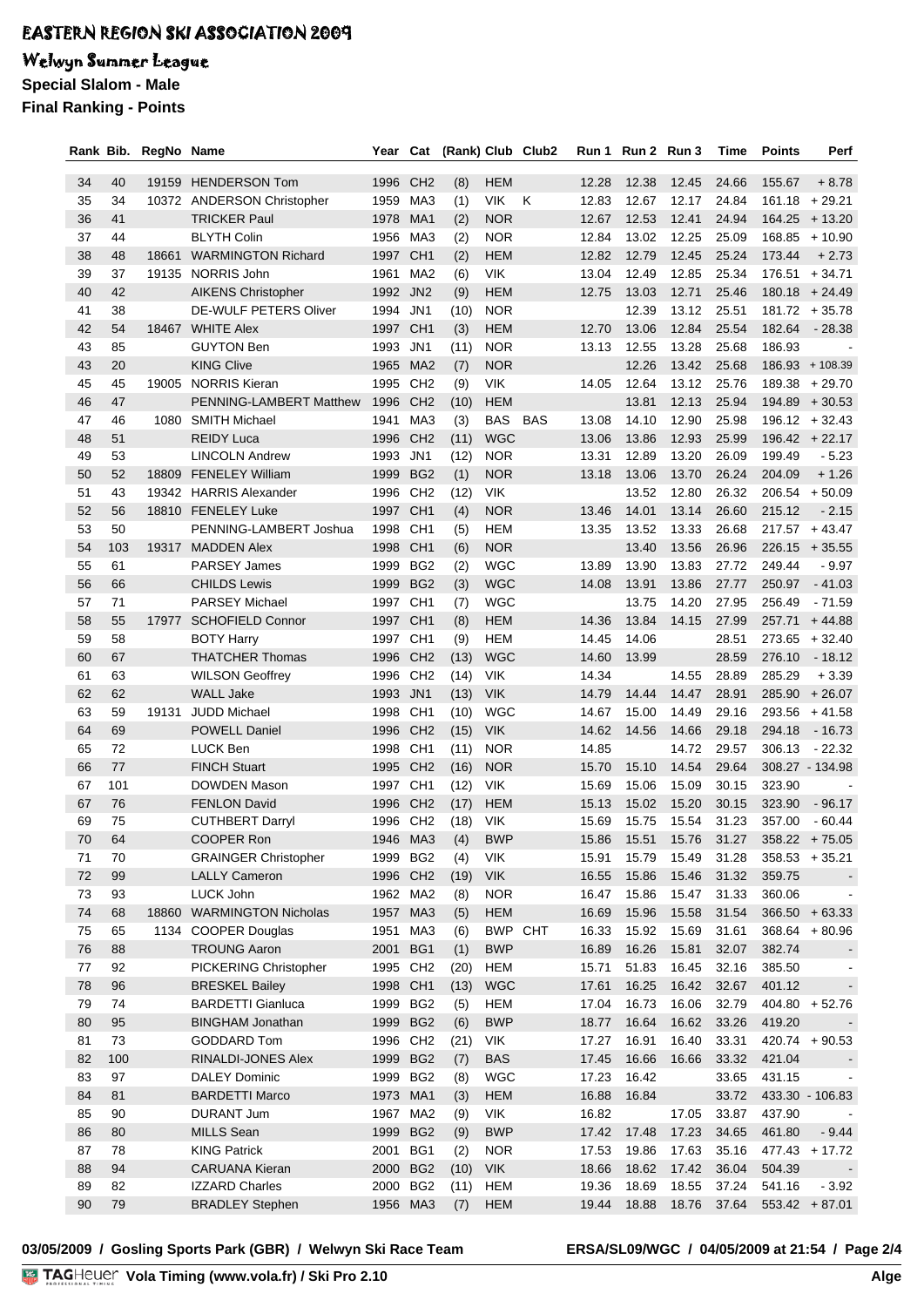## Welwyn Summer League

**Special Slalom - Male**

**Final Ranking - Points**

|    |                | Rank Bib. RegNo Name   |                                    |                      |          |      |                          | Year Cat (Rank) Club Club2 |       | Run 1 Run 2 Run 3 |             | Time        | <b>Points</b> | Perf            |
|----|----------------|------------------------|------------------------------------|----------------------|----------|------|--------------------------|----------------------------|-------|-------------------|-------------|-------------|---------------|-----------------|
| 91 | 83             |                        | <b>OBLEIN Max</b>                  | 1999 BG2             |          | (12) | <b>HEM</b>               |                            | 19.51 | 19.06             | 18.60       | 37.66       |               | 554.03 - 145.54 |
| 92 | 91             |                        | <b>RYAN Stratford</b>              | 2002 BG1             |          | (3)  | <b>HEM</b>               |                            | 20.59 | 19.69             | 20.08       | 39.77       | 618.69        |                 |
| 93 | 84             |                        | <b>OBLEIN Gus</b>                  | 2001 BG1             |          | (4)  | <b>HEM</b>               |                            |       | 21.04             | 20.31       | 41.35       |               | 667.11 - 139.80 |
| 94 | 102            |                        | <b>ALLEN George</b>                | 2003 MIN             |          | (1)  | <b>BAS</b>               |                            | 24.28 | 21.87             |             | 46.15       | 814.20        |                 |
| 95 | 86             |                        | <b>HOMMEL Andrew</b>               | 2002 BG1             |          | (5)  |                          | HEM WYC                    |       | 26.92 23.69       |             | 24.36 48.05 | 872.42        | $\blacksquare$  |
|    |                |                        |                                    |                      |          |      |                          |                            |       |                   |             |             |               |                 |
|    |                | <b>DNS - Run 1 (6)</b> |                                    |                      |          |      |                          |                            |       |                   |             |             |               |                 |
|    | 5              |                        | 6864 GREEN Alexander               | 1978 MA1             |          |      | BWP SC                   |                            |       |                   |             |             |               |                 |
|    | 12             |                        | 11668 MCCARTHY Luke                | 1989 SEN             |          |      | HEM SC                   |                            |       |                   |             |             |               |                 |
|    | 15             |                        | 11239 LAMBERT Adam                 | 1988 SEN             |          |      |                          | <b>HEM HEM</b>             |       |                   |             |             |               |                 |
|    | 49             |                        | <b>SPANTON Nicholas</b>            | 1967 MA2             |          |      | <b>NOR</b>               |                            |       |                   |             |             |               |                 |
|    | 60             |                        | <b>AIKENS Matthew</b>              | 1996 CH2             |          |      | <b>HEM</b>               |                            |       |                   |             |             |               |                 |
|    | 89             |                        | SIMMONS--PERRY Jackson             | 1995 CH2             |          |      | HEM                      |                            |       |                   |             |             |               |                 |
|    |                |                        |                                    |                      |          |      |                          |                            |       |                   |             |             |               |                 |
|    |                | <b>DNF - Run 1 (9)</b> |                                    |                      |          |      |                          |                            |       |                   |             |             |               |                 |
|    | $\overline{7}$ |                        | 17363 BROTHERTON Tom               | 1991 JN2             |          |      | <b>WGC</b>               |                            |       |                   | 11.63 11.53 |             |               |                 |
|    | 9              |                        | 14575 POTH Robert                  | 1997 CH1             |          |      | HEM SLP                  |                            |       |                   | 11.12 10.96 |             |               |                 |
|    | 11             |                        | 18757 LUCIE-SMITH Ross             | 1993 JN1             |          |      | WGC BAS                  |                            |       |                   | 11.27 10.92 |             |               |                 |
|    | 14             |                        | 11667 MCCARTHY Christopher         | 1986 SEN             |          |      | HEM SC                   |                            |       |                   | 10.66 10.74 |             |               |                 |
|    | 19             |                        | 19564 WAYLING Lloyd                | 1995 CH2             |          |      | <b>NOR</b>               |                            |       |                   | 11.99 11.77 |             |               |                 |
|    | 20             |                        | <b>KING Clive</b>                  | 1965 MA2             |          |      | <b>NOR</b>               |                            |       |                   | 12.26 13.42 |             |               |                 |
|    | 31             |                        | 18714 WAILES Andrew                | 1993 JN1             |          |      | <b>VIK</b>               |                            |       |                   | 11.19 11.44 |             |               |                 |
|    | 43             |                        | 19342 HARRIS Alexander             | 1996 CH2             |          |      | <b>VIK</b>               |                            |       |                   | 13.52 12.80 |             |               |                 |
|    | 47             |                        | PENNING-LAMBERT Matthew 1996 CH2   |                      |          |      | <b>HEM</b>               |                            |       |                   | 13.81 12.13 |             |               |                 |
|    |                | <b>DSQ - Run 1 (6)</b> |                                    |                      |          |      |                          |                            |       |                   |             |             |               |                 |
|    |                |                        |                                    |                      |          |      |                          |                            |       |                   |             |             |               |                 |
|    | 38             |                        | DE-WULF PETERS Oliver              | 1994 JN1             |          |      | <b>NOR</b>               |                            |       |                   | 12.39 13.12 |             |               |                 |
|    | 71             |                        | <b>PARSEY Michael</b>              | 1997 CH1             |          |      | <b>WGC</b>               |                            |       |                   | 13.75 14.20 |             |               |                 |
|    | 84<br>87       |                        | <b>OBLEIN Gus</b>                  | 2001 BG1<br>2003 MIN |          |      | <b>HEM</b><br><b>BAS</b> |                            |       |                   | 21.04 20.31 |             |               |                 |
|    | 98             |                        | PLANT Morgan<br><b>PLANT Simon</b> | 1970 MA1             |          |      | <b>BAS</b>               |                            |       |                   | 18.13       |             |               |                 |
|    | 103            |                        | 19317 MADDEN Alex                  | 1998 CH1             |          |      | <b>NOR</b>               |                            |       |                   | 13.40 13.56 |             |               |                 |
|    |                |                        |                                    |                      |          |      |                          |                            |       |                   |             |             |               |                 |
|    |                | <b>DNS - Run 2 (6)</b> |                                    |                      |          |      |                          |                            |       |                   |             |             |               |                 |
|    | 5              |                        | 6864 GREEN Alexander               | 1978 MA1             |          |      | BWP SC                   |                            |       |                   |             |             |               |                 |
|    | 12             |                        | 11668 MCCARTHY Luke                | 1989 SEN             |          |      | HEM SC                   |                            |       |                   |             |             |               |                 |
|    | 15             |                        | 11239 LAMBERT Adam                 | 1988 SEN             |          |      |                          | HEM HEM                    |       |                   |             |             |               |                 |
|    | 49             |                        | <b>SPANTON Nicholas</b>            | 1967 MA2             |          |      | <b>NOR</b>               |                            |       |                   |             |             |               |                 |
|    | 60             |                        | <b>AIKENS Matthew</b>              | 1996 CH2             |          |      | <b>HEM</b>               |                            |       |                   |             |             |               |                 |
|    | 89             |                        | SIMMONS--PERRY Jackson             | 1995 CH2             |          |      | <b>HEM</b>               |                            |       |                   |             |             |               |                 |
|    |                |                        |                                    |                      |          |      |                          |                            |       |                   |             |             |               |                 |
|    |                | <b>DNF - Run 2 (3)</b> |                                    |                      |          |      |                          |                            |       |                   |             |             |               |                 |
|    | 63             |                        | <b>WILSON Geoffrey</b>             | 1996 CH2             |          |      | <b>VIK</b>               |                            | 14.34 |                   | 14.55       |             |               |                 |
|    | 90             |                        | DURANT Jum                         |                      | 1967 MA2 |      | <b>VIK</b>               |                            | 16.82 |                   | 17.05       |             |               |                 |
|    | 98             |                        | <b>PLANT Simon</b>                 | 1970 MA1             |          |      | <b>BAS</b>               |                            |       |                   | 18.13       |             |               |                 |
|    |                |                        |                                    |                      |          |      |                          |                            |       |                   |             |             |               |                 |
|    |                | <b>DSQ - Run 2 (2)</b> |                                    |                      |          |      |                          |                            |       |                   |             |             |               |                 |
|    | 72             |                        | LUCK Ben                           | 1998 CH1             |          |      | <b>NOR</b>               |                            | 14.85 |                   | 14.72       |             |               |                 |
|    | 87             |                        | PLANT Morgan                       | 2003 MIN             |          |      | <b>BAS</b>               |                            |       |                   |             |             |               |                 |
|    |                |                        |                                    |                      |          |      |                          |                            |       |                   |             |             |               |                 |
|    |                | <b>DNF - Run 3 (3)</b> |                                    |                      |          |      |                          |                            |       |                   |             |             |               |                 |
|    | 32             |                        | 18716 CARROLL Tom                  | 1993 JN1             |          |      | <b>HEM</b>               |                            |       | 12.16 12.20       |             |             |               |                 |
|    | 58             |                        | <b>BOTY Harry</b>                  | 1997 CH1             |          |      | <b>HEM</b>               |                            | 14.45 | 14.06             |             |             |               |                 |
|    | 67             |                        | <b>THATCHER Thomas</b>             | 1996 CH2             |          |      | <b>WGC</b>               |                            |       | 14.60 13.99       |             |             |               |                 |
|    |                |                        |                                    |                      |          |      |                          |                            |       |                   |             |             |               |                 |

**03/05/2009 / Gosling Sports Park (GBR) / Welwyn Ski Race Team ERSA/SL09/WGC / 04/05/2009 at 21:54 / Page 3/4**